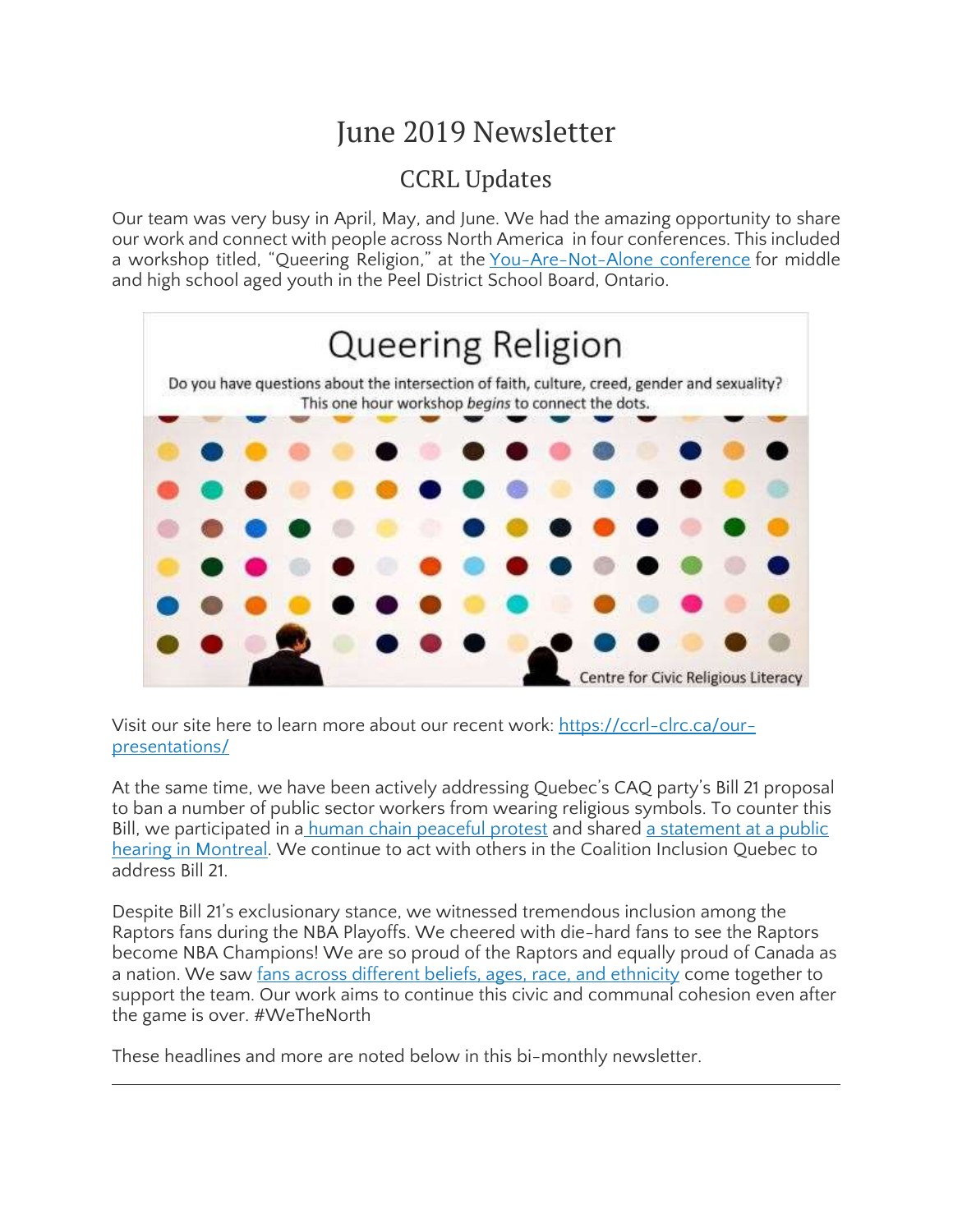### The Pulse



News, reports, and research headlines (Canada and global) related to religious literacy. Follow our [Twitter,](https://twitter.com/CcrlClrc) [Instagram,](https://www.instagram.com/ccrl.clrc/) and [LinkedIn](https://www.linkedin.com/company/ccrl-clrc/) accounts for headlines on a regular basis. As a reminder, these headlines do not indicate endorsement but are shared for the purpose of awareness.

#### **Canada:**

- 231 ['imperative'](https://www.cbc.ca/news/indigenous/mmiwg-inquiry-report-1.5158385) changes: The MMIWG inquiry's calls for justice *CBC Indigenous*
- Dealing with the absurdity of human existence in the face of converging [catastrophes](https://theconversation.com/dealing-with-the-absurdity-of-human-existence-in-the-face-of-converging-catastrophes-110261?utm_medium=email&utm_campaign=Latest%20from%20The%20Conversation%20for%20May%202%202019&utm_content=Latest%20from%20The%20Conversation%20for%20May%202%202019+CID_01d9b686f82393e3dd56a9e85122700b&utm_source=campaign_monitor_ca&utm_term=Homo%20absurdus%20%20a%20human%20that%20spends%20its%20whole%20life%20trying%20to%20convince%20itself%20that%20its%20existence%20is%20not%20absurd) *The Conversation*
- Crisis of Faith? Even [practicing](http://angusreid.org/catholic-church-canada/) Catholics say Church has done a poor job handling sexual [abuse](http://angusreid.org/catholic-church-canada/) issue*Angus Reid Institute*
- *1 In 3 [Canadians](https://www.huffingtonpost.ca/entry/poll-ban-religious-symbols_ca_5ce9706ce4b00e03656f0969) Wants Ban On Politicians Wearing Religious Symbols: Poll Huffington Post Canada*
- Asia Bibi's escape to Canada shines light on Pakistan's [controversial](https://www.cbc.ca/news/world/asia-bibi-lawyer-blasphemy-laws-pakistan-1.5132232) blasphemy laws *CBC News*

#### **Territories:**

- New [Yellowknife](https://www.cbc.ca/amp/1.5141440) mosque and community centre to be built after long wait *CBC News*
- Anchorage artist addresses suicide in Indigenous [communities](https://www.yukon-news.com/entertainment/anchorage-artist-addresses-suicide-in-indigenous-communities-with-new-exhibit/) with new exhibit *Yukon News*
- Ban [conversion](https://www.whitehorsestar.com/News/ban-conversion-therapy-students-urge) therapy, students urge *Whitehorse Daily Star*
- Two fierce Canadian women survived alone in brutal Arctic [wilderness](https://nationalpost.com/entertainment/television/two-fierce-canadian-women-survived-alone-in-brutal-arctic-wilderness-for-shot-at-us500000) for shot at [US\\$500,000](https://nationalpost.com/entertainment/television/two-fierce-canadian-women-survived-alone-in-brutal-arctic-wilderness-for-shot-at-us500000)*National Post*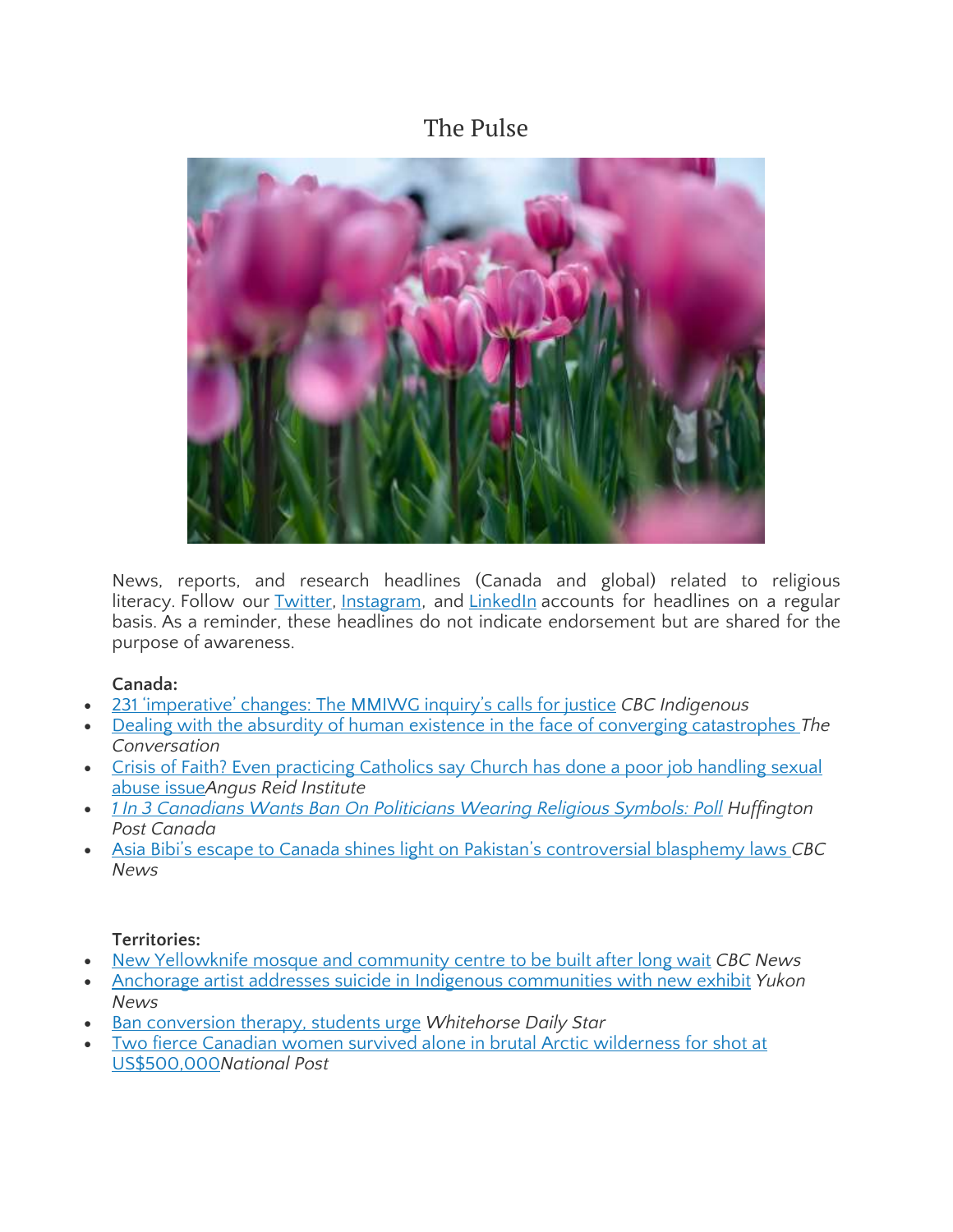**British Columbia:**

- Atheist nurse's fight against [mandatory](https://www.cbc.ca/news/canada/british-columbia/byron-wood-nurse-12-step-religious-discrimination-complaint-1.5172488) AA will go before B.C. Human Rights Tribunal *CBC British Columbia*
- Most B.C. [residents](https://www.vancouverisawesome.com/2019/04/19/bc-residents-believe-god-church/) believe in God, but few attend church regularly *Vancouver News*
- Madii Lii: Protecting Our [Territories](https://watershedsentinel.ca/articles/madii-lii-protecting-our-territories/) *Watershed Sentinel*
- Project puts focus on 50 years of [abortion](https://www.catholicregister.org/item/29720-project-puts-focus-on-50-years-of-abortion) *The Catholic Register*

#### **Alberta:**

- *[Arab-Canadian](https://theconversation.com/arab-canadian-high-school-students-call-for-globalized-curriculum-to-change-stereotypes-112643?utm_medium=email&utm_campaign=Latest%20from%20The%20Conversation%20for%20May%208%202019&utm_content=Latest%20from%20The%20Conversation%20for%20May%208%202019+CID_e1c38bf4332ddebd8cd007125c7f3ee0&utm_source=campaign_monitor_ca&utm_term=Arab-Canadian%20high%20school%20students%20call%20for%20globalized%20curriculum%20to%20change%20stereotypes) high school students call for globalized curriculum to change [stereotypes](https://theconversation.com/arab-canadian-high-school-students-call-for-globalized-curriculum-to-change-stereotypes-112643?utm_medium=email&utm_campaign=Latest%20from%20The%20Conversation%20for%20May%208%202019&utm_content=Latest%20from%20The%20Conversation%20for%20May%208%202019+CID_e1c38bf4332ddebd8cd007125c7f3ee0&utm_source=campaign_monitor_ca&utm_term=Arab-Canadian%20high%20school%20students%20call%20for%20globalized%20curriculum%20to%20change%20stereotypes) The Conversation*
- Photos: 2019 Vaisakhi Nagar Kiran Sikh Parade in [Edmonton](https://edmontonjournal.com/news/local-news/photos-vaisakha-nagar-kirtan-sikh-parade-in-edmonton) *Edmonton Journal*
- *Community, religious leaders react to [anti-Semitic](https://www.cbc.ca/news/canada/edmonton/leaders-react-antisemitic-vandalism-edson-1.5133332) vandalism in Edson, Alta. CBC News*
- Pride flag to fly in [Taber](https://lethbridgeherald.com/news/lethbridge-news/2019/05/21/pride-flag-to-flyin-taber/) *Lethbridge Herald*
- Halal meal options in Fort [MacMurray](https://www.fortmcmurraytoday.com/news/local-news/halal-joins-increasingly-large-list-of-meal-options-at-northern-lights-health-centre) Health Centre *Fort McMurray Today*
- [Committee](https://www.cbc.ca/news/politics/ashamed-cooper-suri-committee-chaos-1.5156624) erupts after Tory MP tells Muslim witness he 'should be ashamed' *CBC News*

#### **Prairies:**

- Manito Ahbee pow wow thrills [Manitobans](https://winnipeg.citynews.ca/video/2019/05/18/manito-ahbee-pow-wow-thrills-manitobans/) *City News*
- Abortion pill now covered for all [Canadians](https://www.worldreligionnews.com/religion-news/abortion-pill-now-covered-canadians) *World Religion News*
- Regina Huda School project [translating](https://leaderpost.com/news/local-news/regina-huda-school-project-translating-o-canada-into-14-languages) O Canada into 14 languages *Regina Leader-Post*
- 7 Indigenous Designers Redefining Traditional [Accessories](https://www.flare.com/fashion-beauty/indigenous-accessories-designers/) *Flare*

#### **Ontario:**

- [Represented](https://www.thestar.com/news/gta/2019/05/10/represented-by-the-raptors.html) by Raptors: How one team connects the most diverse city in the [world](https://www.thestar.com/news/gta/2019/05/10/represented-by-the-raptors.html) *Toronto Star*
- Ontario's [Conservative](https://www.cjnews.com/news/canada/ontarios-conservative-rabbis-pave-the-way-for-easier-lgbtq-conversions) Rabbis pave the way for easier LGBTQ conversions *The Canadian Jewish News*
- Is access to vegan food a human rights issue? [Experts](https://globalnews.ca/news/5301544/vegan-food-human-right-ontario-firefighter/) weigh in *Global News*
- Ontario priests' podcast from pub [explores](https://www.anglicanjournal.com/ontario-priests-podcast-from-pub-explores-faith-in-the-public-square/) faith in the public square *Anglican Journal*

#### **Quebec:**

- A new poll shows support for Bill 21 is built on [anti-Islam](https://montrealgazette.com/news/local-news/a-new-poll-shows-support-for-bill-21-is-built-on-anti-islam-sentiment?utm_term=Autofeed&utm_medium=Social&utm_source=Twitter#Echobox=1558124341) sentiment *Montreal Gazette*
- The UN sent a letter to [Quebec](https://www.cbc.ca/news/canada/montreal/un-letter-to-quebec-what-does-it-mean-1.5149214?__vfz=medium%3Dsharebar) about Bill 21. What does it mean? *CBC Montreal*
- Josh Freed: Nose rings and other [contradictions](https://montrealgazette.com/opinion/columnists/josh-freed-nose-rings-and-other-contradictions-of-bill-21) of Bill 21 *Montreal Gazette*
- [Human](https://montreal.citynews.ca/video/2019/05/05/human-chain-against-bill-21/) chain against Bill 21 *City News Montreal*
- Muslim women report spike in harassment, [discrimination](https://www.cbc.ca/news/canada/montreal/muslim-women-report-spike-in-harassment-discrimination-since-bill-21-tabled-1.5134539) since Bill 21 tabled *CBC Montreal*
- Hundreds of West Island high school students protest [secularism](https://www.cbc.ca/news/canada/montreal/west-island-students-protest-secularism-bill-1.5127034) bill *CBC News*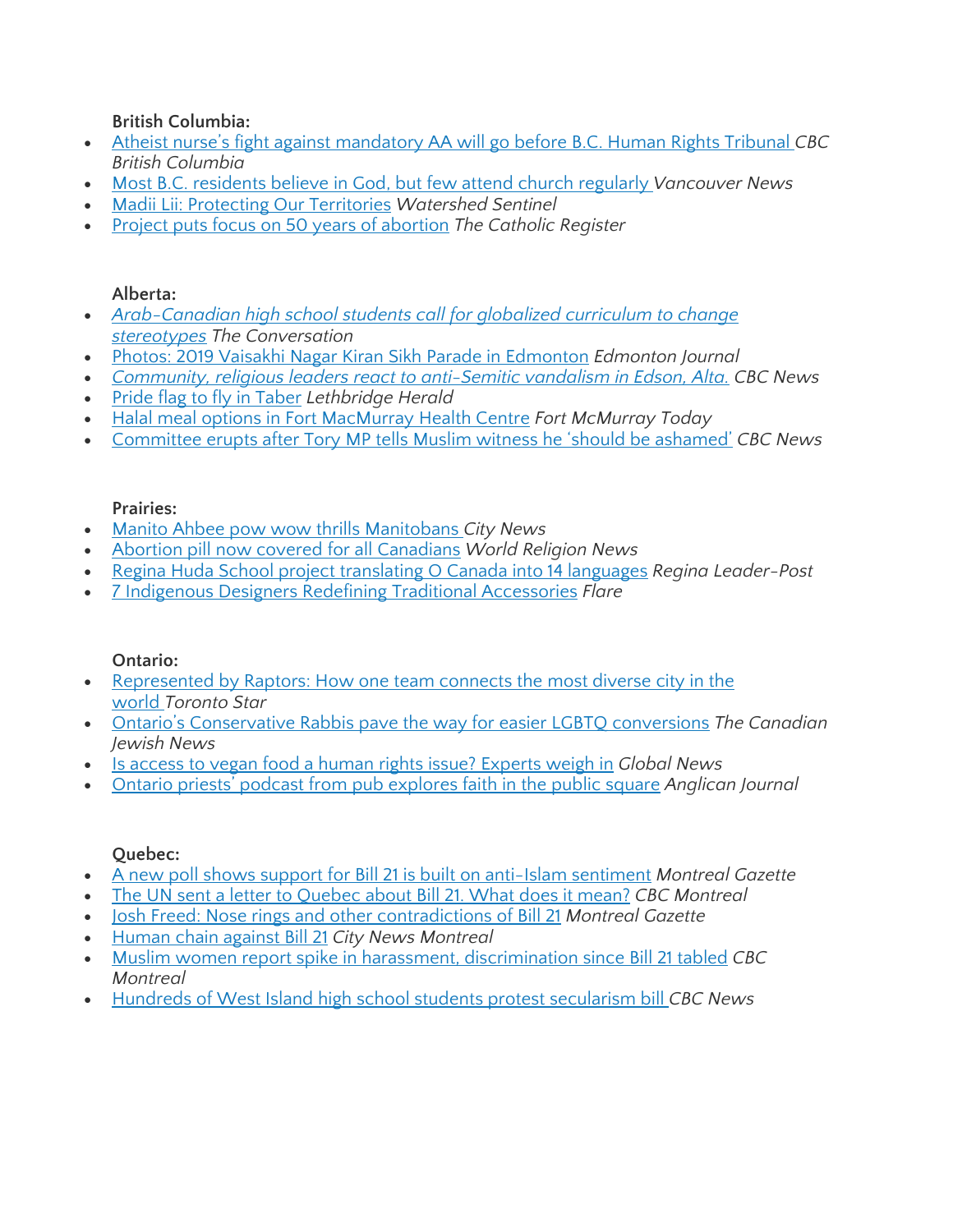#### **Atlantic provinces:**

- N.B. mayor extends welcome mat to [Quebecers](https://globalnews.ca/news/5122129/new-brunswick-welcomes-quebecers-religious-symbols/) unhappy with religious symbols [bill](https://globalnews.ca/news/5122129/new-brunswick-welcomes-quebecers-religious-symbols/) *Global News*
- 'Christianity after religion': How Pictou County churches are dealing with [congregational](https://www.kingscountynews.ca/living/christianity-after-religion-how-pictou-county-churches-are-dealing-with-congregational-decline-274266/) [decline](https://www.kingscountynews.ca/living/christianity-after-religion-how-pictou-county-churches-are-dealing-with-congregational-decline-274266/)*Kings County News*
- [Ramadan](https://www.halifaxexaminer.ca/featured/ramadan-in-jail-prisoners-in-burnside-are-being-denied-the-right-to-practice-their-religion/) in jail: prisoners in Burnside are being denied the right to practice their religion *[HalifaxE](https://www.halifaxexaminer.ca/featured/ramadan-in-jail-prisoners-in-burnside-are-being-denied-the-right-to-practice-their-religion/)xaminer*
- Art meets religion for series of [paintings](https://www.cbc.ca/news/canada/newfoundland-labrador/art-meets-religion-1.4975882) at St. John's church *CBC Newfoundland and Labrador*

#### **International:**

- A [conservative](https://www.washingtonpost.com/local/social-issues/a-conservative-christian-group-is-pushing-bible-classes-in-public-schools-nationwide--and-its-working/2019/05/08/f3bb490e-39e8-11e9-a06c-3ec8ed509d15_story.html?utm_term=.b400b131d9a7) Christian group is pushing Bible classes in public schools nationwide and it's [working](https://www.washingtonpost.com/local/social-issues/a-conservative-christian-group-is-pushing-bible-classes-in-public-schools-nationwide--and-its-working/2019/05/08/f3bb490e-39e8-11e9-a06c-3ec8ed509d15_story.html?utm_term=.b400b131d9a7) *The Washington Post*
- The New German [Anti-Semitism](https://www.nytimes.com/2019/05/21/magazine/anti-semitism-germany.html?em_pos=medium&ref=headline&nl_art=1&te=1&nl=magazine&emc=edit_ma_20190523) *The New York Times*
- There is more than one religious view on [abortion](https://theconversation.com/there-is-more-than-one-religious-view-on-abortion-heres-what-jewish-texts-say-116941?utm_medium=email&utm_campaign=Latest%20from%20The%20Conversation%20for%20May%2021%202019&utm_content=Latest%20from%20The%20Conversation%20for%20May%2021%202019+CID_c90c1d36490a1edd3114427f3099122e&utm_source=campaign_monitor_ca&utm_term=There%20is%20more%20than%20one%20religious%20view%20on%20abortion%20-%20heres%20what%20Jewish%20texts%20say) here's what Jewish texts say *The Conversation*
- How the [Deprivation](https://www.nytimes.com/2019/05/21/style/self-care/how-the-deprivation-of-ramadan-helps-care-for-the-spirit.html?em_pos=small&ref=headline&nl_art=2&te=1&nl=nyt-living&emc=edit_li_20190523) of Ramadan Helps Care for the Spirit *The New York Times*
- Iranians boycott ride-hailing app after hijab [controversy](https://www.aljazeera.com/news/middleeast/2019/06/iranians-boycott-ride-hailing-app-hijab-controversy-190612134108045.html) *Al Jazeera English*
- India's Prime Minister Modi pursues politics of Hindu [nationalism](https://religionnews.com/2019/05/28/indias-prime-minister-modi-pursues-politics-of-hindu-nationalism-what-does-that-mean/) what does that [mean?](https://religionnews.com/2019/05/28/indias-prime-minister-modi-pursues-politics-of-hindu-nationalism-what-does-that-mean/) *Religion News Service*



Religious Literacy Thought Corner

Here are some podcasts, webinars, and books we are following and reading to think bigger these days.

- CBC's *The Current* podcast "'They followed me [everywhere':](https://www.cbc.ca/radio/thecurrent/the-current-for-may-23-2019-1.5145446/they-followed-me-everywhere-reporter-tailed-deterred-while-investigating-uighur-detention-in-xinjiang-1.5146273) Reporter tailed, deterred while [investigating](https://www.cbc.ca/radio/thecurrent/the-current-for-may-23-2019-1.5145446/they-followed-me-everywhere-reporter-tailed-deterred-while-investigating-uighur-detention-in-xinjiang-1.5146273) Uighur detention in Xinjiang"
- [Religica](https://religica.org/seek/) (Podcast series)
- Faith and Climate [Webinar](https://parliamentofreligions.org/drag-and-drop-page/faith-and-climate-webinar-series?utm_source=Email+Updates&utm_campaign=63fe29a7b5-EMAIL_CAMPAIGN_2019_06_03_06_31&utm_medium=email&utm_term=0_5516d1b278-63fe29a7b5-87871437&mc_cid=63fe29a7b5&mc_eid=7bb6532166) Series
- *A [Moon](https://www.charlesbridge.com/products/a-moon-for-moe-and-mo) for Moe and Mo (Book)*
- *Hats of [Faith](https://hatsoffaith.com/)* (Book)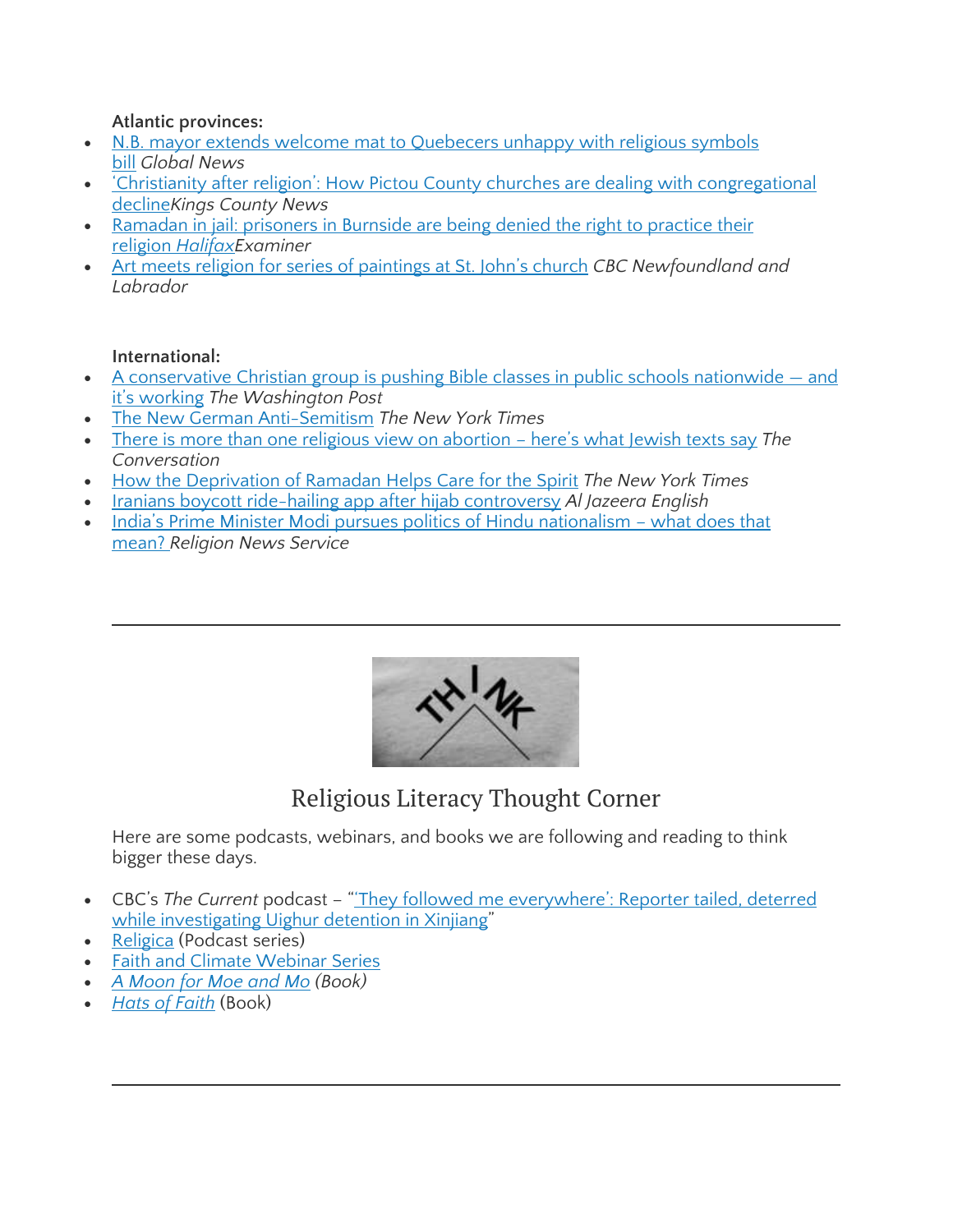### Cultural/Holy days (June and July 2019)

This table describes the dates generally commemorated or observed by many individuals within a community. Some individuals from each community may not adhere to the cultural/holy days themselves. It is not a comprehensive list of cultural/holy days worldwide but a list of those most commonly recognized across parts of Canada.



*We wish happiness and/or rejuvenating contemplation to all who may commemorate these cultural/holy days in the coming months.*

# **June 2019**

- **June 2 – Yom [Yerushalayim](https://www.jewishvirtuallibrary.org/yom-yerushalayim-jerusalem-day)** (some of Orthodox Judaism)
- **June 3 – [Savitri](https://timesofindia.indiatimes.com/astrology/rituals-puja/vat-savitri-vrat-2019-significance-puja-ritual-and-shub-mahurat/articleshow/69629390.cms) Pooja** (certain Hindu traditions)
- **June 5 – Eid [al-fitr](https://www.aljazeera.com/news/2019/06/eid-al-fitr-2019-190603070303923.html)** (Islam)
- **June 9 – [Pentecost](https://www.timeanddate.com/holidays/canada/pentecost)** (Christianity); **[Shavuot](https://www.timeanddate.com/holidays/canada/shavuot)** (Judaism, until June 10)
- **June 16 – [Martyrdom](http://aglobalworld.com/holidays-around-the-world/martyrdom-guru-arjan-dev-sikhs/) of Guru Arjan Dev Sahib** (Sikhism)
- **June 19 – [Pentecost](https://publicholidays.com.ua/pentecost/)** (Orthodox Christianity)
- **June 21 [Summer](https://www.rd.com/culture/fascinating-summer-solstice-traditions-around-globe/) Solstice** (various groups); **National [Indigenous](https://www.thecanadianencyclopedia.ca/en/article/national-aboriginal-day) Peoples Day; [World](https://humanists.international/what-is-humanism/world-humanist-day/) [Humanist](https://humanists.international/what-is-humanism/world-humanist-day/) Day** (Humanism)
- **June 24 – St. Jean [Baptiste](https://www.timeanddate.com/holidays/canada/st-jean-baptiste-day)** (Catholics, predominantly in Quebec)